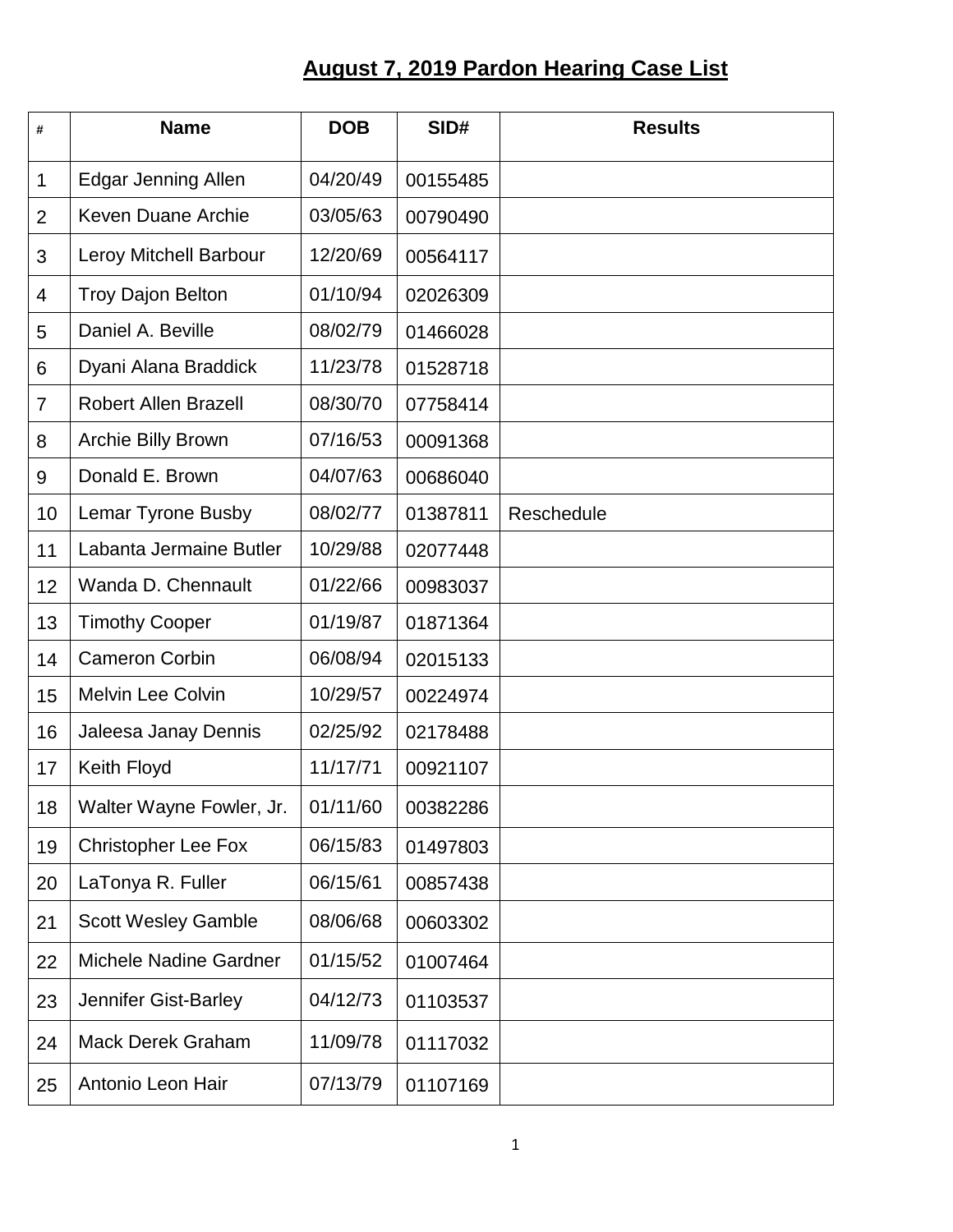## **August 7, 2019 Pardon Hearing Case List**

| 26 | George Edward Harvin                    | 06/22/67 | 01791835  |            |
|----|-----------------------------------------|----------|-----------|------------|
| 27 | Jay Allen Heater                        | 10/10/61 | 02242966  |            |
| 28 | <b>Charles Heath</b>                    | 07/24/70 | 00738563  |            |
| 29 | <b>Braxton Allen Hissong</b>            | 02/03/98 | 01810469  |            |
| 30 | <b>Fancilla Willie Jacobs</b>           | 05/31/60 | 00854713  |            |
| 31 | Myieka Rokelle James                    | 02/01/95 | 02188326  |            |
| 32 | Jeffrey Joseph Kay                      | 10/08/70 | 00886095  |            |
| 33 | <b>Eric Lawton</b>                      | 06/04/80 | 01451584  |            |
| 34 | Deveney Littlejohn                      | 04/12/90 | 01875094  |            |
| 35 | Jimmy Jerome Lucas                      | 03/19/82 | 01431435  |            |
| 36 | Dominique Mancini                       | 01/18/93 | 01951972  |            |
| 37 | Hadi Aliawni Masoud                     | 10/06/71 | 01958088  |            |
| 38 | Candis L. McIntosh                      | 12/18/87 | 01781905  |            |
| 39 | <b>Michael Patrick</b><br>McManama, Jr. | 10/06/70 | 00759694  |            |
| 40 | Jonathan Fitzgerald Miller              | 04/10/75 | 00971248  |            |
| 41 | <b>Matthew Cory Miller</b>              | 04/24/81 | 001139367 |            |
| 42 | Damien Von Montgomery                   | 09/27/83 | 00134225  |            |
| 43 | <b>Brian Keith Naylor</b>               | 04/23/70 | 00773357  | Reschedule |
| 44 | <b>Elvin Parker</b>                     | 02/17/52 | 00609887  |            |
| 45 | Tara Vontay Ragin                       | 01/09/92 | 01973139  |            |
| 46 | Joshua Keith Reid                       | 11/12/86 | 01538792  |            |
| 47 | Thomas A. Rice, Jr.                     | 04/05/79 | 01148330  |            |
| 48 | Kevin Lamar Riley                       | 12/09/70 | 00824717  |            |
| 49 | Danny L. Roof, Jr.                      | 01/24/81 | 01220606  |            |
| 50 | John Daniel Rumph III                   | 12/19/79 | 01207748  |            |
| 51 | Jose Luis Santes Luna                   | 03/30/79 | 02151562  | Reschedule |
| 52 | <b>Ronald Olander Simmons</b>           | 12/04/69 | 00856687  |            |